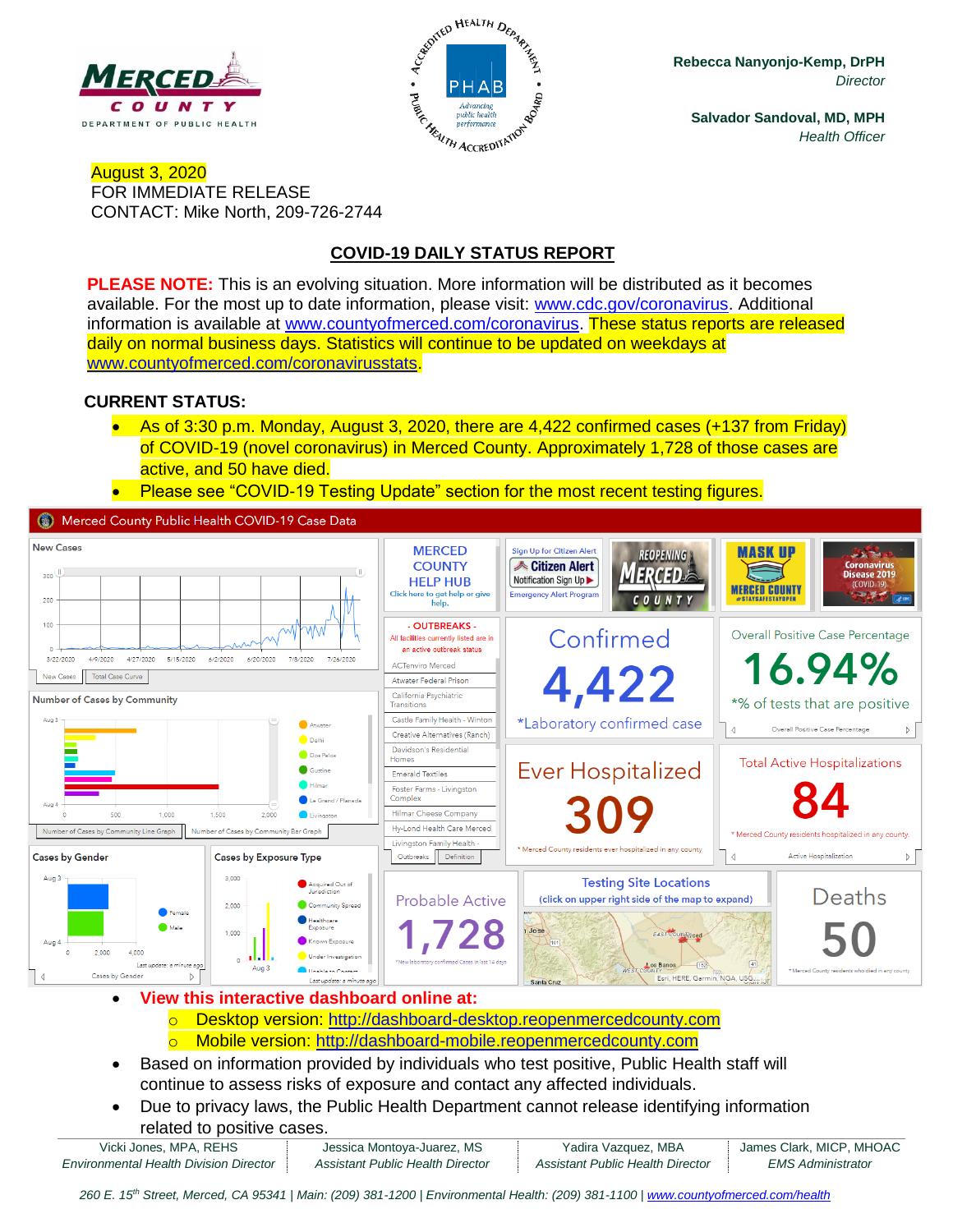### • In California, there are 512,433 confirmed cases and 9,396 deaths.

## **RECENT ACTIVITIES & UPDATES:**

- Merced County Public Health continues to coordinate with federal, state and local partners to further prepare us for future impacts. This includes working with the California Department of Public Health and the Centers for Disease Control and Prevention to monitor COVID-19.
- Today, the Merced County Department of Public Health confirmed four additional deaths related to COVID-19. Please note: Four of the deaths reported on Friday were re-classified as non-coronavirus cases, which is why today's death total remains at 50. Details on the four new deaths are included below:
	- o Gender:
		- Female: 2
		- Male: 2
	- o Age:
		- 35-49:1
		- $\blacksquare$  50-64:1
		- $-65+2$
	- o Underlying Health Conditions:
		- Yes: 2
		- $\blacksquare$  No: 0
		- **·** Unknown: 2
- Information regarding current outbreaks of COVID-19 in Merced County has moved to the online dashboard: [www.countyofmerced.com/coronavirusstats.](http://www.countyofmerced.com/coronavirusstats)
- Merced County's online statistics dashboard has been updated and now includes a mobilefriendly version. To access the dashboard, you can visit:
	- o Desktop version: [http://dashboard-desktop.reopenmercedcounty.com](http://dashboard-desktop.reopenmercedcounty.com/)
	- o Mobile version: [http://dashboard-mobile.reopenmercedcounty.com](http://dashboard-mobile.reopenmercedcounty.com/)
	- o [\(www.countyofmerced.com/coronavirusstats](http://www.countyofmerced.com/coronavirusstats) will continue to direct users to the desktop version of the dashboard.)
- Merced County is on the State monitoring list due to rapidly increasing disease transmission, increased hospitalizations, and a rise in the percentage of individuals testing positive for COVID-19, indicating increased circulation throughout the community. Further details can be found at: [https://www.cdph.ca.gov/Programs/CID/DCDC/Pages/COVID-](https://www.cdph.ca.gov/Programs/CID/DCDC/Pages/COVID-19/CountyMonitoringDataStep2.aspx)[19/CountyMonitoringDataStep2.aspx](https://www.cdph.ca.gov/Programs/CID/DCDC/Pages/COVID-19/CountyMonitoringDataStep2.aspx)
- In an effort to slow the spread of COVID-19 by preventing large group gatherings, the County's regional parks (Lake Yosemite, Hagaman Park and Henderson Park) will be closed on Saturdays and Sundays until further notice. The parks will remain open on weekdays, but physical distancing must be adhered to and large group gatherings will continue to be prohibited.
- The Merced County Office of Emergency Services and Merced County Department of Public Health proclaimed a local and public health emergency March 13 in order to help address the outbreak. The Board of Supervisors ratified those actions during a March 16 special meeting.
- On March 19, Governor Gavin Newsom announced Executive Order N-33-20, asking California residents to stay at home. On March 20, Merced County's Health Officer also issued an Order directing County residents to remain in their places of residence except to perform or receive essential services.
- The Merced County Public Health Department Operations Center was activated Jan. 27, 2020 (190 days) in order to prepare for COVID-19 in and around our community. The Merced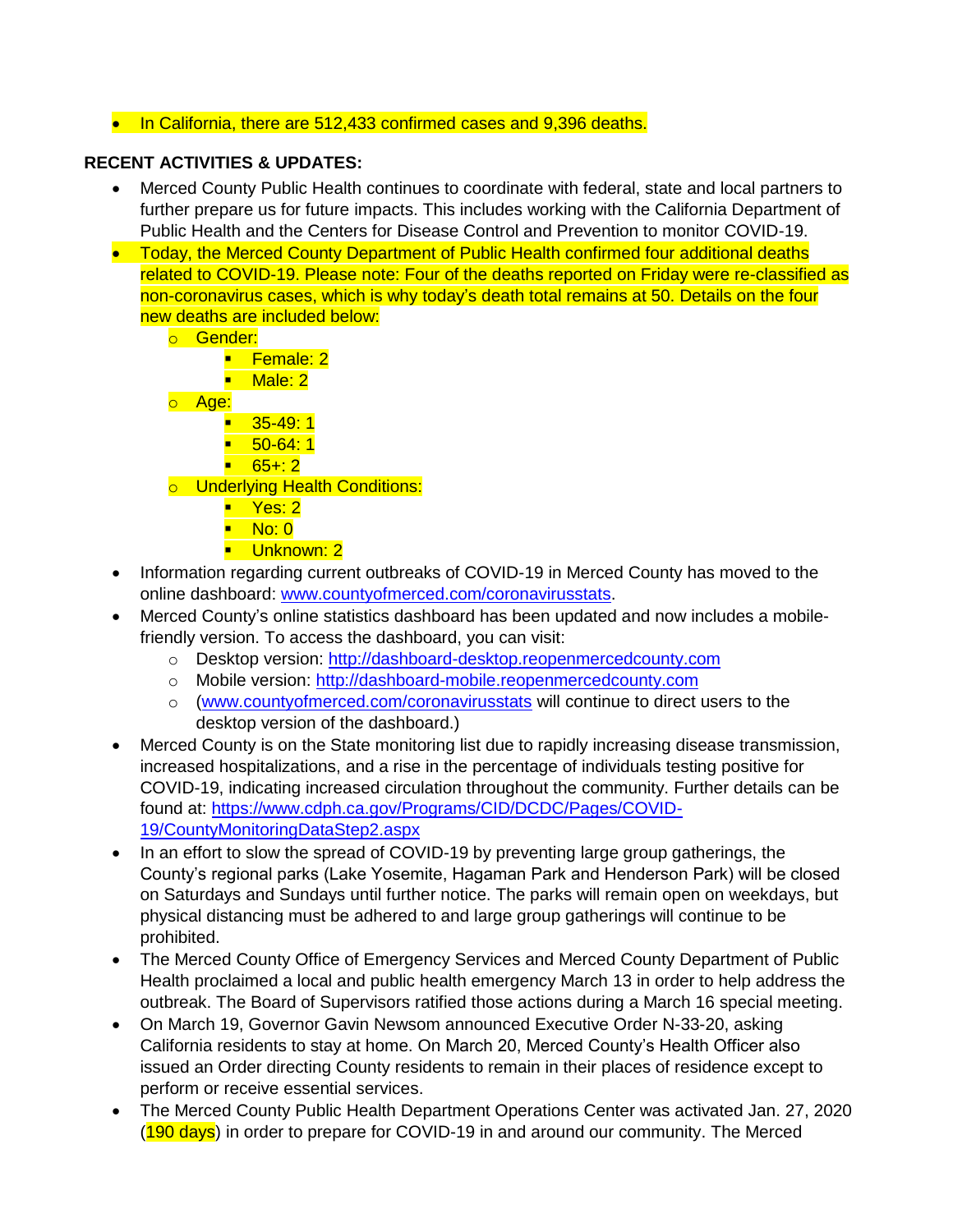County Emergency Operations Center and Human Services Agency Department Operations Center are also currently active.

#### **COVID-19 TESTING UPDATE:**

• As of Aug. 3, a total of 25,992 tests have been performed in Merced County: 4,422 of those tests are confirmed as positive cases. These figures include testing through both the commercial and public health lab systems.

| <b>Testing Site</b>                                  | <b>Location</b>                                | <b>Registration</b>                                       |
|------------------------------------------------------|------------------------------------------------|-----------------------------------------------------------|
| Golden Valley<br><b>Health Centers</b>               | 645 Seventh St, Los Banos                      | 1-866-682-4842<br>www.gvhc.org                            |
| Golden Valley<br><b>Health Centers</b>               | 857 W. Childs Ave., Merced                     | 1-866-682-4842<br>www.gvhc.org                            |
| <b>OptumServ Site</b>                                | 900 Martin Luther King Jr. Dr,<br>Merced       | 1-888-634-1123 or online at<br>www.lhi.care/covidtesting. |
| CVS - Merced                                         | 1970 Yosemite Pkwy, Merced                     | https://bit.ly/3e9kaS4                                    |
| CVS - Atwater                                        | 1651 Bellevue Rd, Atwater                      | https://bit.ly/3e9kaS4                                    |
| <b>Fountain View</b><br><b>Urgent Care</b>           | 374 W. Olive Ave. # A, Merced                  | 209-384-5766                                              |
| <b>Castle Family</b><br><b>Health Urgent</b><br>Care | 3605 Hospital Rd, Atwater                      | 209-381-2000                                              |
| San Joaquin<br>Drug                                  | 9215 E, CA-140, Planada                        | 209-382-1291                                              |
| Verily - Los<br><b>Banos</b>                         | Los Banos Fairgrounds: 403 F<br>St., Los Banos | www.projectbaseline.com/COVID19                           |

- Within the public health system, every person who has met CDC criteria for severe disease within Merced County has been tested.
- Public Health is actively identifying other methods to enhance testing capability for providers throughout the community and increase testing county-wide. We will continue to be notified should positive tests come through either system (public health or commercial).

## **COVID-19 SYMPTOMS AND PRECAUTIONS:**

- Coronavirus symptoms include: mild to severe respiratory illness, fever, cough, difficulty breathing, chills, repeated shaking with chills, muscle pain, headache, sore throat, and loss of taste or smell. If symptoms develop, individuals should stay at home to limit exposure to others.
- Anyone who has had contact with a person with possible COVID-19 infection and has the above symptoms should call his/her local health department/health care provider immediately.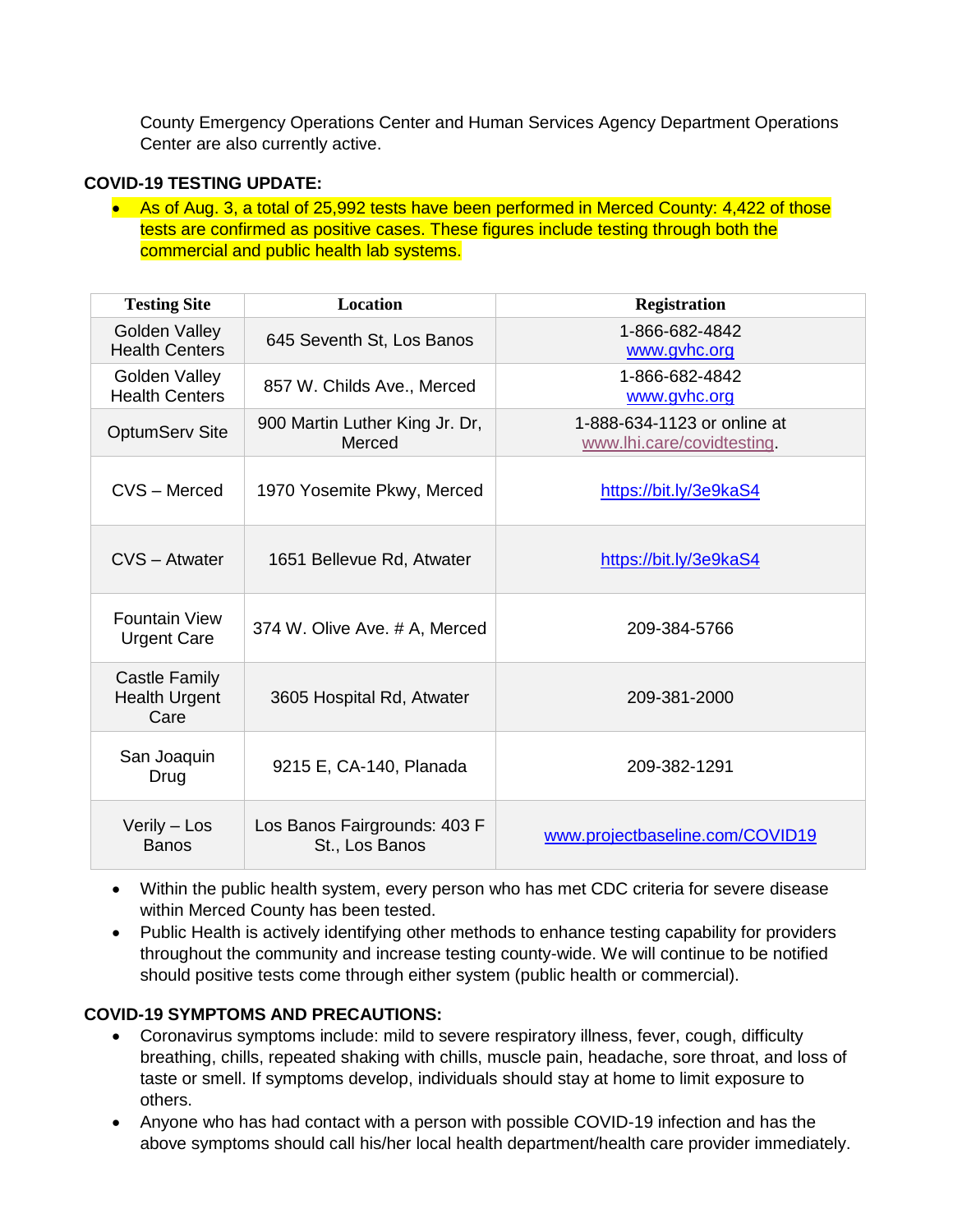- Do not go to your provider's office without calling ahead. Do not call 911 for suspected COVID-19 unless you are having a medical emergency.
- During the flu season, there are steps you can take to protect your health and the health of those around you:
	- o Wash your hands regularly with soap and water for 20 seconds.
	- o Avoid touching your eyes, nose, or mouth with unwashed hands.
	- o Avoid close contact with people who are sick.
	- o Stay away from work, school or other people if you become sick with respiratory symptoms such as fever and cough.
	- o Cover sneezes or coughs with a tissue, then throw the tissue in the trash.
	- o Wear a face covering when in public.

# **ADDITIONAL RESOURCES:**

- **Sign up for COVID-19 alerts: [www.countyofmerced.com/coronavirus](http://www.countyofmerced.com/coronavirus)**
- Merced County Public Health COVID-19 **Information Webpage**: o [www.countyofmerced.com/coronavirus](http://www.countyofmerced.com/coronavirus)
- Merced County Public Health **Information Line**:
	- o 209-381-1180 (English, Spanish, and Hmong. Live reps. available 8 a.m. to 5 p.m.)
- **Email** COVID-19-specific questions to Merced County Public Health:
	- o COVID19@countyofmerced.com.
- Updated **CDC Information**:
	- o <https://www.cdc.gov/coronavirus/2019-ncov/whats-new-all.html>
- CDC **Resources for Households**:
	- o <https://www.cdc.gov/coronavirus/2019-ncov/community/home/index.html>
- How to **talk to your kids** about the coronavirus:
	- o <https://www.pbs.org/parents/thrive/how-to-talk-to-your-kids-about-coronavirus>
- Guidance for **Businesses and Employers**:
	- o <https://bit.ly/2IH2G2u>
	- o [www.covid19.ca.gov](http://www.covid19.ca.gov/)
- Report **Price Gouging**:
	- o <http://www.countyofmerced.com/3381/Price-Gouging>
- Report **Consumer Fraud**:
	- o [www.countyofmerced.com/2322/Consumer-Fraud](http://www.countyofmerced.com/2322/Consumer-Fraud)
- Report **non-essential business activity** and large group gatherings that violate the Stay-at-Home Order:
	- $\circ$  Hotline: 209-381-1100 (8 a.m. to 5 p.m. Monday-Friday)
	- o Email: [COVIDcomplaint@countyofmerced.com](mailto:COVIDcomplaint@countyofmerced.com)
- **Free Virtual Care** options through Dignity Health for those with COVID-19 symptoms:
	- o Patients can receive a free Virtual Care Anywhere visit if they are experiencing COVID-19 symptoms. Symptoms can include fever, cough, or shortness of breath.
	- o To access a free virtual urgent care visit, visit [www.dignityhealth.org/virtualcareanywhere,](http://www.dignityhealth.org/virtualcareanywhere) download the Virtual Care Anywhere app in the Apple App Store or Google Play Store, or call 855-356-8053 and use the coupon code COVID19.
- **Get Help/Give Help**:
	- o [www.gethelpgivehelpmerced.com](http://www.gethelpgivehelpmerced.com/)
- **Donations**—help community members impacted by COVID-19:
	- o [www.countyofmerced.com/donations](http://www.countyofmerced.com/donations)
- Exclusive **Shopping for Vulnerable Populations**: